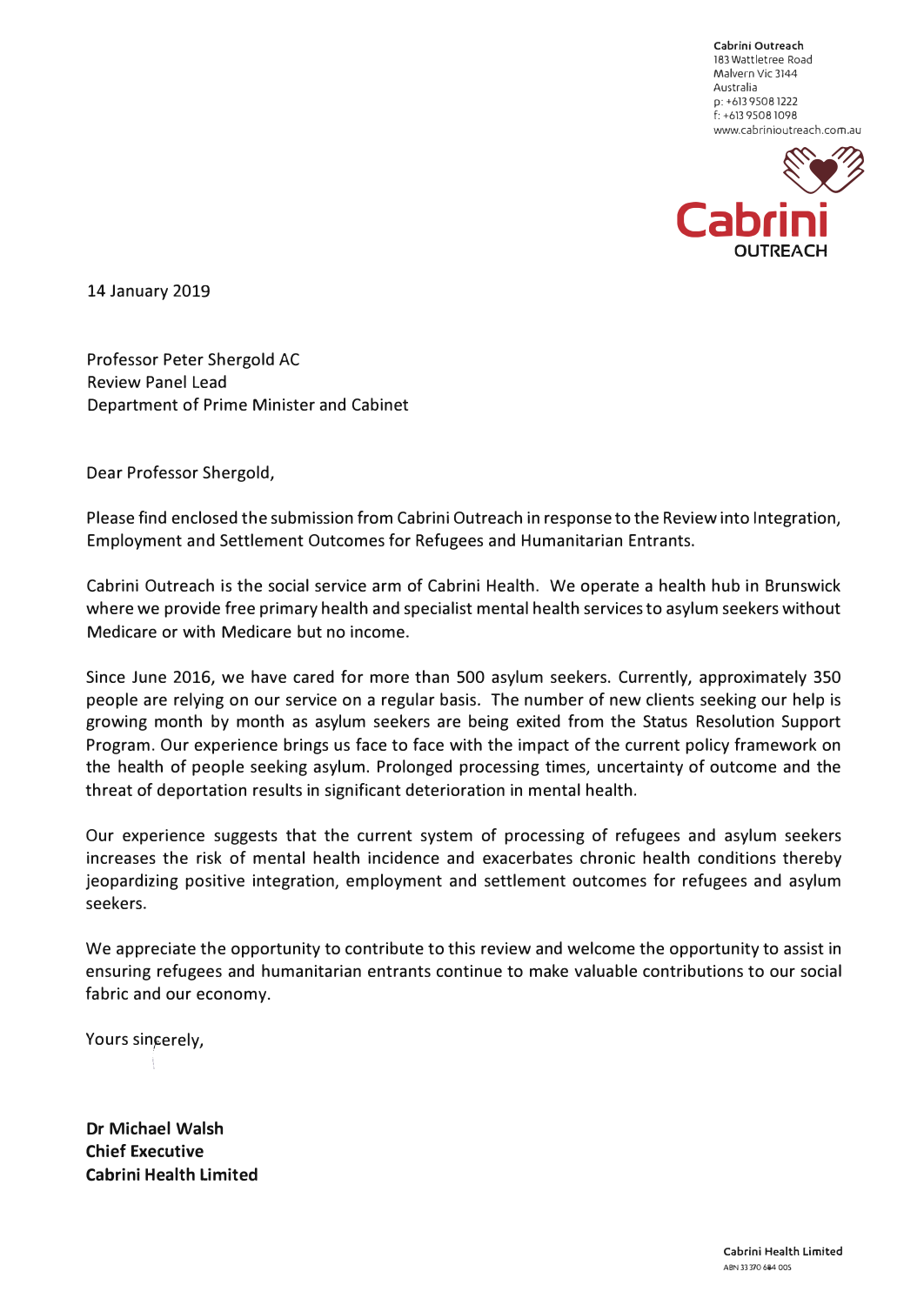

## **Cabrini Outreach Submission** 14th January 2019

Department of Prime Minister and Cabinet Review into Integration, Employment and Settlement Outcomes for Refugees and Humanitarian Entrants.

**Key Message** 

Overall the current system of processing of refugees and asylum seekers including the limited provision of support increases the risk of mental health incidence and exacerbates chronic health conditions thereby jeopardizing the positive integration, employment and settlement outcomes for refugees and asylum seekers.

This conclusion is based on our experience in asylum seeker mental health services which have highlighted that -

- Indefinite and long term detention or the threat of deportation leads to significant mental health deterioration.
- Complex asylum seeker processes with a lack of consistency are also contributing to significant and often lasting mental health deterioration.
- Changes to the Status Resolution Support Scheme is increasing the risk of homelessness and health crises for individuals whether through increased mental health incidence or exacerbation of existing chronic health conditions due to lack of medications and/or primary health consultations.
- Cabrini believes refugees and asylum seekers, both in Australia and around the world, should be treated with compassion. Regardless of the optimal refugee or migration policy framework, the current framework is slow, confusing and stressful, adding to the risk of mental health problems.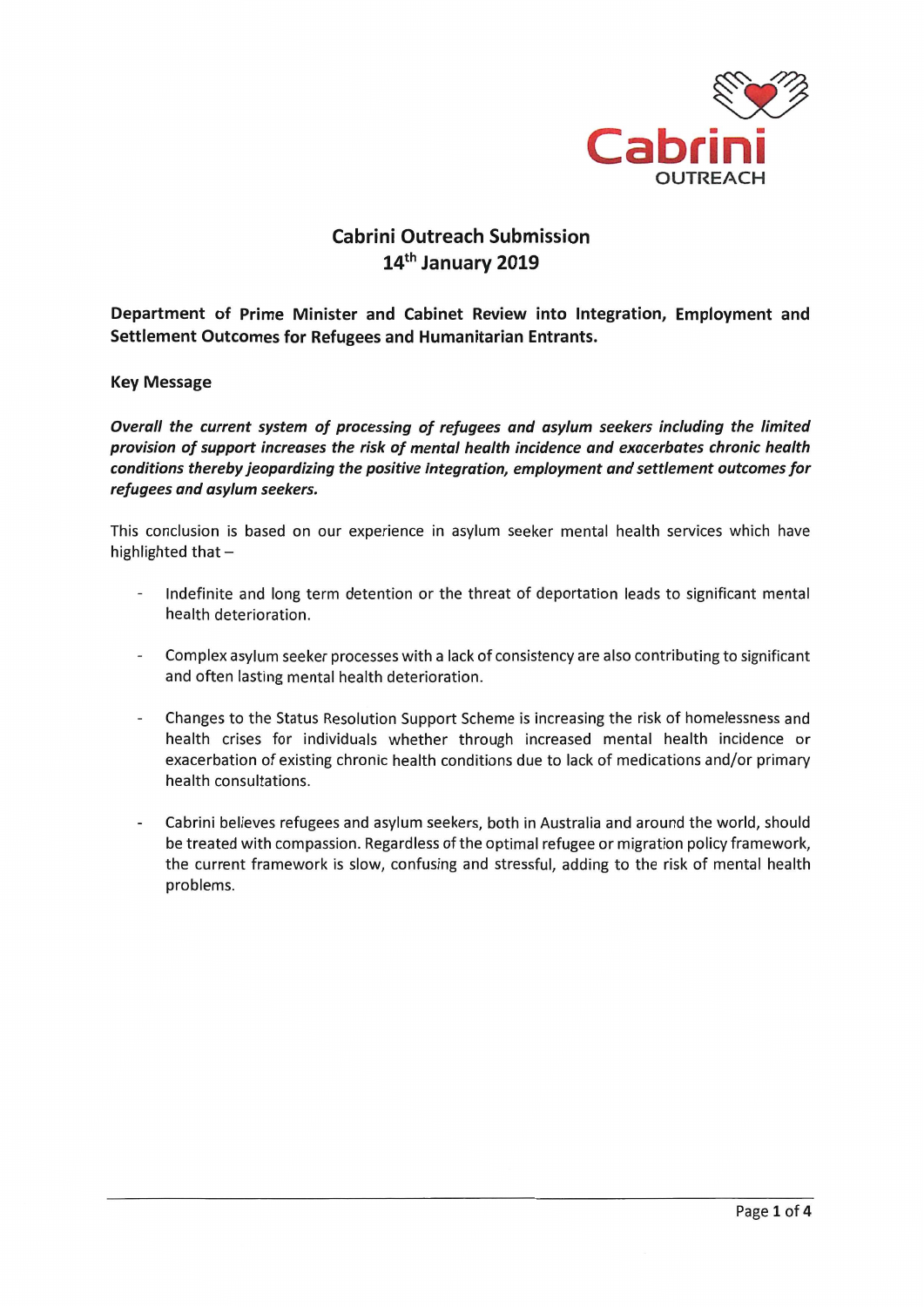## **Background**

- Prolonged processing times for asylum claims. There are currently 5,662 individuals in Victoria awaiting the outcome of a Safe Haven Enterprise Visa (SHEV) or Permanent Protection Visa (PPV) application, and 7,891 individuals who arrived by boat living in Victoria on Bridging Visa E (BVE) as of March 2018.<sup>1</sup>
- The most vulnerable groups currently are:
	- Individuals and families on departure visas pending return to Manus Island or Nauru who were transferred here for medical and/or psychiatric reasons. No income support if unable to find work.
	- People who arrived by boat who have received a double negative outcome and are waiting for a Federal Circuit Court hearing. Typically they do not have access to Medicare, the Status Resolution Support Service (SRSS) program or funded legal support.
	- Individuals and families who have lost SRSS support and have been unable to find work and are thus facing destitution, unable to buy essential pharmaceuticals, food or pay for accommodation or access to torture and trauma counselling or to public transport. Many barriers to employment access including lack of support in finding work, temporary visa status a barrier for many and language. They are reliant on charities.
- Families with children over 5 years of age are expected to be included in the next tranche of those  $\bullet$ to be removed from the Status Resolution Support Service (SRSS) program, losing income support and access to other services in January 2019.
- These cuts are predicted to impact over 7000 individuals, most of whom live in Melbourne and Sydney. $2$
- Individuals and families who arrived by plane on another visa type (for example a student visa) who then sought asylum. Since legislation change this group are unable to access Medicare or income support until other visa expires. This group includes women who are fleeing domestic violence, a particularly vulnerable group.
- Victorian charities providing housing support to asylum seekers are currently supporting over 500  $\bullet$ individuals, and are at capacity.

<sup>&</sup>lt;sup>1</sup> Victorian Refugee Health Network. Statistics for Victorian health programs: planning service provision for people from refugee backgrounds, including people seeking asylum. Prepared for Nov 1 2018 statewide meeting.

 $2$  As above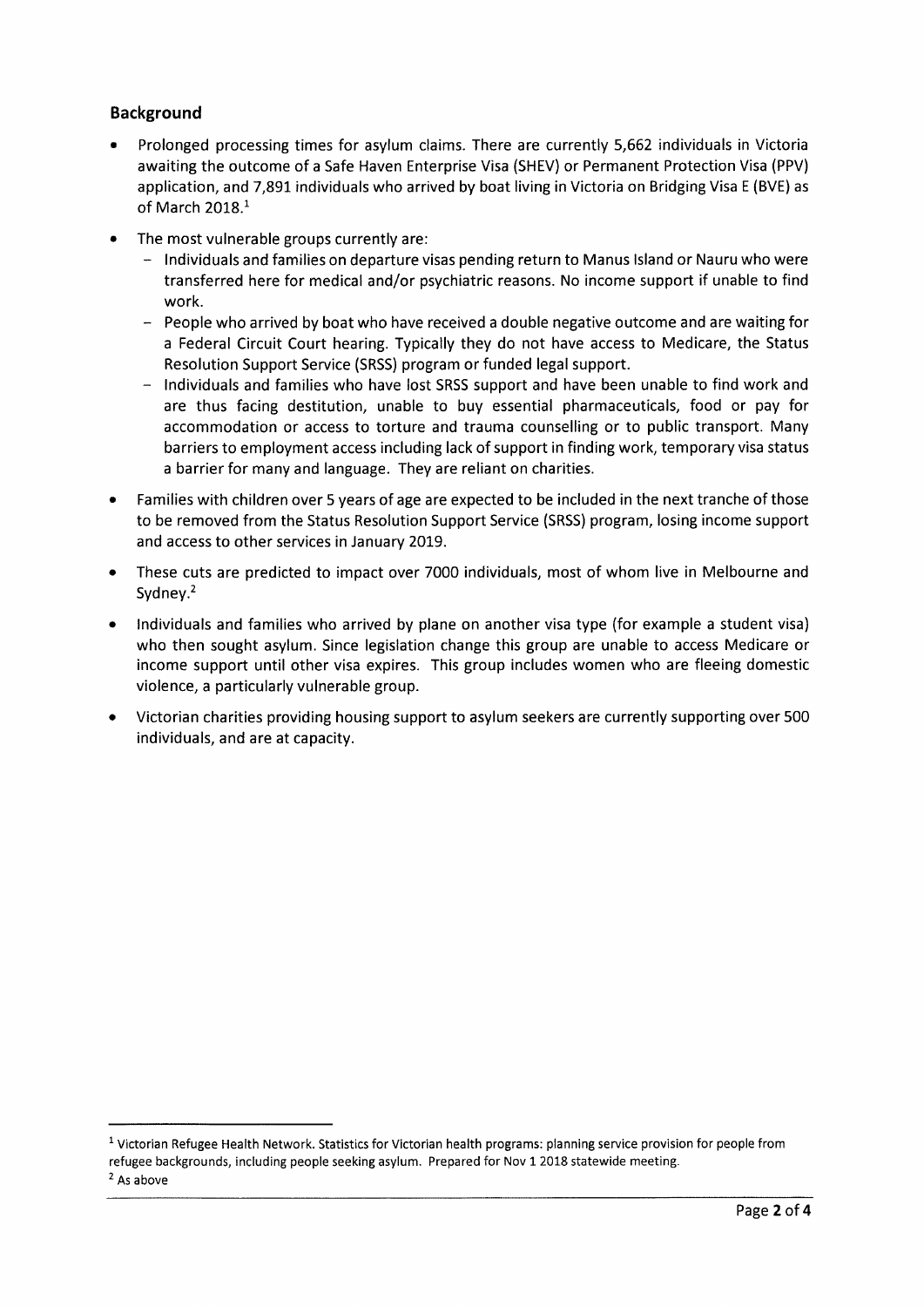## **Cabrini Asylum Seeker Health Services**

Our support for asylum seekers and refugees is consistent with our heritage and our namesake, Saint Frances Xavier Cabrini, who is known in the Catholic Church as the Universal Patron Saint of Immigrants.

In 2016, we opened the Cabrini Asylum Seeker and Refugee Health Hub to respond to the significant unmet needs for this vulnerable population today. The Cabrini Asylum Seeker and Refugee Health Hub provides free access to primary health and specialist mental health services for people seeking asylum and newly arrived refugees with complex mental health issues. A pharmacy waiver program funds essential prescription medications for clients with little or no income.

Over the last 2 1/2 years we have treated nearly 500 people affected by the immigration policies of the Australian government and have seen firsthand the vulnerability of our clients and their families. We currently have 322 active clients.

Over the past 12 months, we have experienced a steady increase in referrals and our pharmaceutical waiver costs are increasing month on month.

Recent analysis of a cross section of primary care service data demonstrates that:

- 62% of individuals accessing care have a chronic disease diagnosis
- 18% have multiple chronic diseases
- 22% have a mental health diagnosis.
- 13% have experienced intimate partner violence
- 57% have been waiting for their asylum application to be processed for over 5 years.
- 42% have experienced homelessness or are living in unstable accommodation.

Common chronic disease diagnoses include:

- 22% chronic pain
- $\bullet$ 9% latent TB
- $\bullet$ 9% type 2 diabetes
- $\bullet$ 7% hepatitis B

A recent cross sectional clinical audit demonstrated that of the individuals accessing the specialist mental health service:

- 18% were homeless or in unstable accommodation  $\bullet$
- 50% have experienced torture or trauma  $\bullet$
- 24% have expressed suicidal intent or attempted suicide  $\bullet$
- 18% were transferred from offshore detention

In light of the growing number of people losing income support as a result of being withdrawn from the SRSS program, we are opening a second health waiver program in Epping in partnership with **Whittlesea Community Connections.**